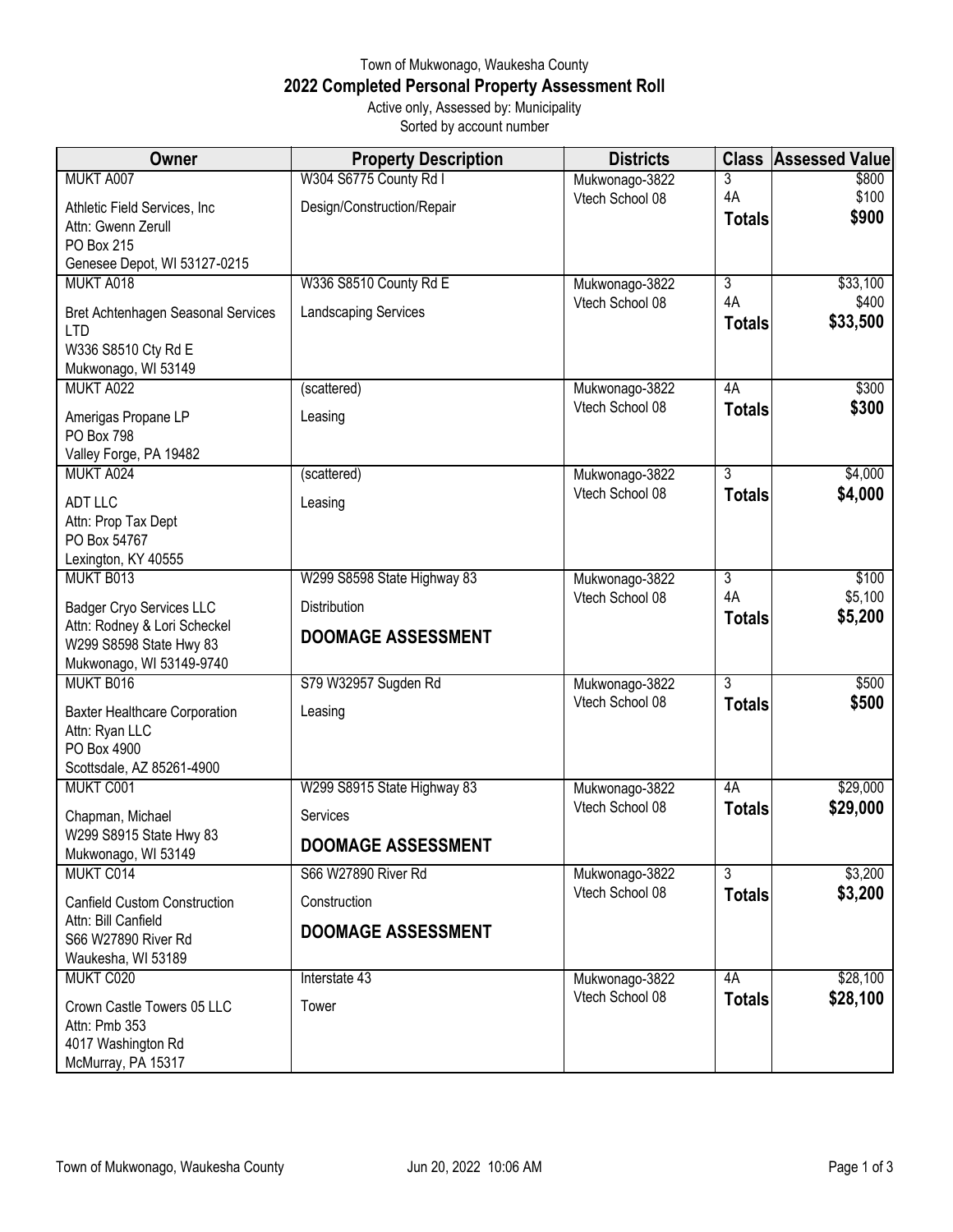| Owner                                                   | <b>Property Description</b>  | <b>Districts</b>                  | <b>Class</b>   | <b>Assessed Value</b> |
|---------------------------------------------------------|------------------------------|-----------------------------------|----------------|-----------------------|
| MUKT C022                                               | S79 W32451 Sugden Rd         | Mukwonago-3822                    | 3              | \$1,400               |
| Cincinnati Insurance Company                            | Insurance Sales/Service      | Vtech School 08                   | 4A             | \$600<br>\$2,000      |
| 6200 S Gilmore Rd                                       | <b>DOOMAGE ASSESSMENT</b>    |                                   | <b>Totals</b>  |                       |
| Fairfield, OH 45014<br>MUKT D002                        | W324 S10791 Beulah Rd        |                                   | $\overline{3}$ |                       |
|                                                         |                              | Mukwonago-3822<br>Vtech School 08 | 4A             | \$900<br>\$200        |
| Davis, Scott                                            | Contractor                   |                                   | <b>Totals</b>  | \$1,100               |
| d.b.a. Scott Davis Enterprises<br>W324 S10791 Beulah Rd |                              |                                   |                |                       |
| Mukwonago, WI 53149-9513                                |                              |                                   |                |                       |
| MUKT D013                                               | (scattered)                  | Mukwonago-3822                    | 4A             | \$4,500               |
| <b>DISH Network LLC</b>                                 | Satellite TV                 | Vtech School 08                   | <b>Totals</b>  | \$4,500               |
| PO Box 6623                                             |                              |                                   |                |                       |
| Englewood, CO 80155                                     |                              |                                   |                |                       |
| MUKT D017                                               | (scattered)                  | Mukwonago-3822                    | 3              | \$5,900               |
| DirecTV LLC                                             | Satellite TV                 | Vtech School 08                   | <b>Totals</b>  | \$5,900               |
| Attn: Kroll, LLC                                        |                              |                                   |                |                       |
| PO Box 2789<br>Addison, TX 75001                        |                              |                                   |                |                       |
| MUKT G008                                               | W297 S9115 State Highway 83  | Mukwonago-3822                    | $\overline{3}$ | \$8,000               |
| Midwest Landscape Garden Mart LLC                       | Retail                       | Vtech School 08                   | 4A             | \$2,500               |
| W297 S9115 State Hwy 83                                 |                              |                                   | <b>Totals</b>  | \$10,500              |
| Mukwonago, WI 53149                                     |                              |                                   |                |                       |
| MUKT H011                                               | W316 S7748 Lakecrest Dr      | Mukwonago-3822                    | $\overline{3}$ | \$700                 |
| Home Specialists Inc                                    | Contractor                   | Vtech School 08                   | 4A             | \$100<br>\$800        |
| Attn: Jim Farrell                                       |                              |                                   | <b>Totals</b>  |                       |
| W316 S7748 Lakecrest Dr                                 |                              |                                   |                |                       |
| Mukwonago, WI 53149<br>MUKT P015                        | W299 S8650 State Highway 83  | Mukwonago-3822                    | $\overline{3}$ | \$4,600               |
|                                                         |                              | Vtech School 08                   | <b>Totals</b>  | \$4,600               |
| Pierre M. Tronchet<br>S87 W29880 Leppin Ct              |                              |                                   |                |                       |
| Mukwonago, WI 53149-8620                                | <b>DOOMAGE ASSESSMENT</b>    |                                   |                |                       |
| MUKT P022                                               | S85 W32840 Grand Vista Ct    | Mukwonago-3822                    | $\overline{3}$ | \$200                 |
| Pitney Bowes Global Financial Services                  | Leasing                      | Vtech School 08                   | <b>Totals</b>  | \$200                 |
| Inc                                                     |                              |                                   |                |                       |
| 600 N Westshore Blvd                                    |                              |                                   |                |                       |
| Ste 810<br>Tampa, FL 33609                              |                              |                                   |                |                       |
| MUKT S038                                               | W299 S7404 State Highway 83  | Mukwonago-3822                    | 4A             | \$19,600              |
| <b>SBA Structures Inc</b>                               | Tower                        | Vtech School 08                   | <b>Totals</b>  | \$19,600              |
| Attn: Tax Dept                                          |                              |                                   |                |                       |
| 8051 Congress Ave                                       |                              |                                   |                |                       |
| Boca Raton, FL 33487-1307                               |                              |                                   |                |                       |
| MUKT T005                                               | W297 S10794 Phantom Woods Rd | Mukwonago-3822                    | 3              | \$8,400               |
| <b>Trolley Tap</b>                                      | Bar                          | Vtech School 08                   | <b>Totals</b>  | \$8,400               |
| W297S10794 Phantom Woods Rd                             |                              |                                   |                |                       |
| Mukwonago, WI 53149-9115                                |                              |                                   |                |                       |